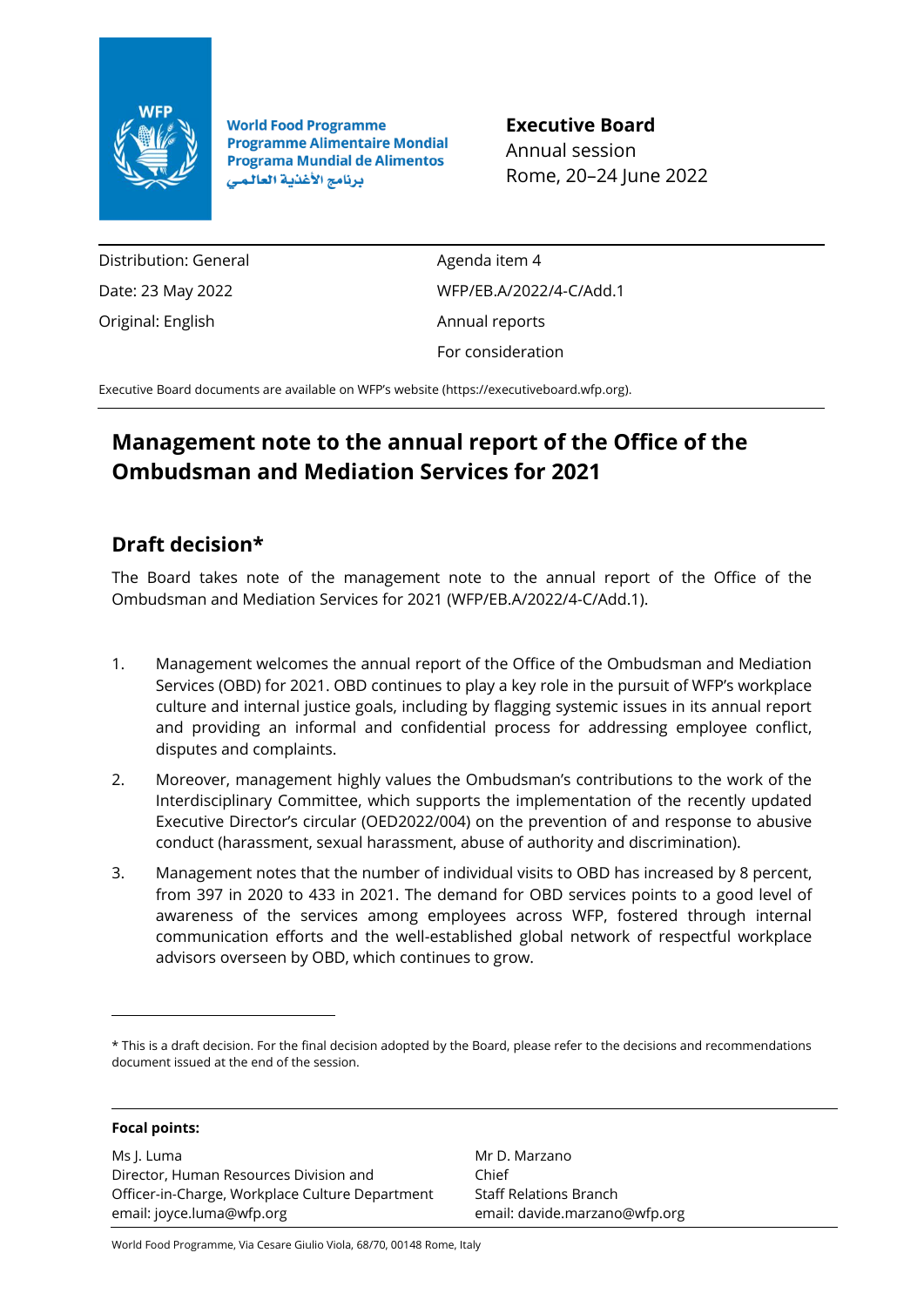- 4. Management also notes the higher proportion of female colleagues using OBD services, from 50 percent in 2016 to 62 percent in 2021. This is consistent with the results of the latest global staff survey, which suggest that female colleagues are more likely to speak out about potential issues in the workplace.
- 5. WFP is finalizing various initiatives aimed at improving its workplace culture. The number of reports of harassment, sexual harassment, abuse of authority and discrimination (or "abusive conduct") brought to OBD over the last two years has continued to fall, from 44 percent of OBD's total caseload in 2018 to 20 percent in 2021. This decrease may also be a result of the measures implemented by WFP to increase awareness of behavioural expectations and prevent abusive conduct.
- 6. Management welcomes OBD's contribution to identifying potential systemic issues and its recommendations on how to address them. However, it is noted that some of its observations regarding systemic issues appear to refer to global trends and external information rather than being based on data gathered from visits to OBD.

#### **Impact of COVID-19 on mental health and well-being in the workplace**

7. As indicated in the management note to the OBD annual report for 2020, management acknowledges that WFP employees have been significantly affected both personally and professionally by the coronavirus disease 2019 (COVID-19) pandemic.

| <b>Recommendation of the Ombudsman</b> |                                                                                                                                                                                                                                                                                                                                                                                                                                                                                                                                           | <b>Management response</b>                                                                                                                                                                                                                                                                                                                                                                                                                                                                                                                                                                                                                                                                                                                                                                                                                                                                                                                                                                                                                                                                                                                                                                                                                                            |
|----------------------------------------|-------------------------------------------------------------------------------------------------------------------------------------------------------------------------------------------------------------------------------------------------------------------------------------------------------------------------------------------------------------------------------------------------------------------------------------------------------------------------------------------------------------------------------------------|-----------------------------------------------------------------------------------------------------------------------------------------------------------------------------------------------------------------------------------------------------------------------------------------------------------------------------------------------------------------------------------------------------------------------------------------------------------------------------------------------------------------------------------------------------------------------------------------------------------------------------------------------------------------------------------------------------------------------------------------------------------------------------------------------------------------------------------------------------------------------------------------------------------------------------------------------------------------------------------------------------------------------------------------------------------------------------------------------------------------------------------------------------------------------------------------------------------------------------------------------------------------------|
| 1.                                     | WFP would benefit from strategically planning<br>measures related to its duty of care to support its<br>workforce, which faces multiple emergencies in an<br>increasingly precarious funding environment and<br>as a result is overstretched. The pressure caused by<br>this situation is not only physically stressful and<br>exhausting; it is also emotionally difficult for WFP<br>employees to find that they cannot provide services<br>to beneficiaries when help is so clearly needed.                                            | Agreed.<br>Management has worked hard to acknowledge<br>challenges and support employees during the<br>pandemic.<br>Management has continuously and extensively<br>engaged with employees, directly and through the<br>staff representative bodies, in order to analyse<br>emerging problems and define WFP's response.<br>The demands of the pandemic have prompted<br>unprecedented levels of collaboration among<br>employees and teams across functions and duty<br>stations.<br>The Staff Wellness Division has conducted over<br>400 seminars at the local and global levels<br>addressing a wide range of issues related to the<br>impact of the pandemic, including homeschooling,<br>remote working and isolation. The Family Liaison<br>Officer has coordinated several global seminars<br>supporting employees<br>aimed<br>at<br>and<br>their<br>dependents on topics such as raising third-culture<br>children and neurodiversity. All this work recognizes<br>the complexity faced by employees in the<br>humanitarian sector and their families, not only<br>during the pandemic.<br>Training programmes for managers that include<br>comprehensive coverage of self care and the duty of<br>care towards other employees are also being rolled<br>out. |
| 2.                                     | People-centred management is vital to ensuring a<br>resilient workforce. Managers and supervisors<br>should commit to fostering a healthy, balanced<br>and supportive working environment. This should<br>start with adherence to set working days and hours<br>- working from home does not imply being<br>constantly available; the even distribution of<br>workloads; recognition of, and where possible,<br>fulfilment of the individual needs of employees;<br>and attention to ensuring that employees take<br>breaks and time off. |                                                                                                                                                                                                                                                                                                                                                                                                                                                                                                                                                                                                                                                                                                                                                                                                                                                                                                                                                                                                                                                                                                                                                                                                                                                                       |
| 3.                                     | It is essential for managers and supervisors to<br>reflect on personal needs related to mental health<br>and to act on them. Managers and supervisors<br>should model self-care by regular taking breaks<br>and stepping back. Without the energy to listen to<br>and engage with others, it is hard for managers<br>and supervisors to be effective and responsive and<br>to embody WFP values and support their teams.                                                                                                                  |                                                                                                                                                                                                                                                                                                                                                                                                                                                                                                                                                                                                                                                                                                                                                                                                                                                                                                                                                                                                                                                                                                                                                                                                                                                                       |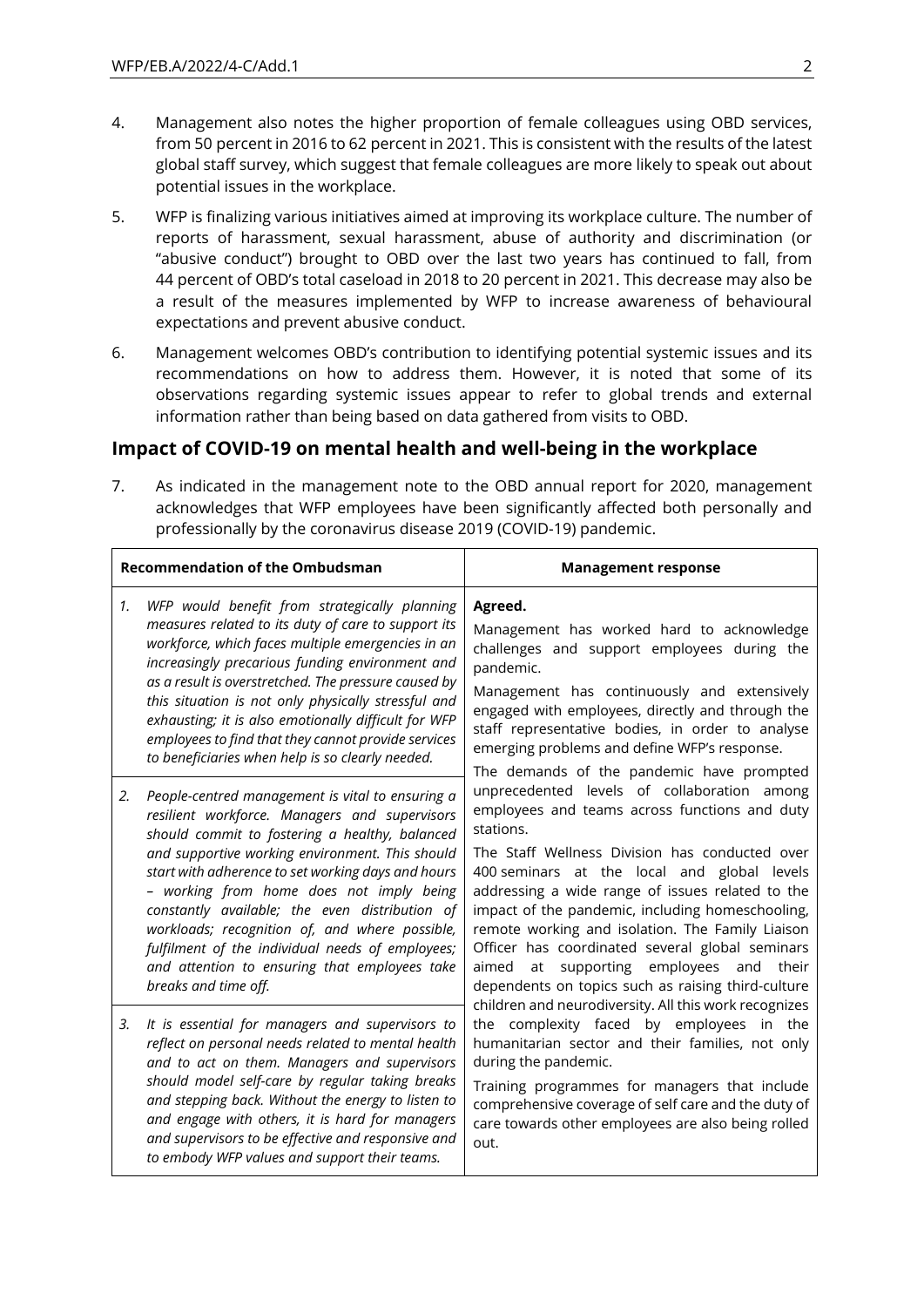| <b>Recommendation of the Ombudsman</b> |                                                                                                                                                                                                                                                                                                                      | <b>Management response</b>                                                                                                                                                                                                                                                                                                                                                                                                                                                                                                                                                                                                                                                                                                                                                                                                                                                                                                                                                                                                                                                                                                                                                                                                                                                                                                                  |
|----------------------------------------|----------------------------------------------------------------------------------------------------------------------------------------------------------------------------------------------------------------------------------------------------------------------------------------------------------------------|---------------------------------------------------------------------------------------------------------------------------------------------------------------------------------------------------------------------------------------------------------------------------------------------------------------------------------------------------------------------------------------------------------------------------------------------------------------------------------------------------------------------------------------------------------------------------------------------------------------------------------------------------------------------------------------------------------------------------------------------------------------------------------------------------------------------------------------------------------------------------------------------------------------------------------------------------------------------------------------------------------------------------------------------------------------------------------------------------------------------------------------------------------------------------------------------------------------------------------------------------------------------------------------------------------------------------------------------|
| 4.                                     | WFP employees have an obligation to live up to the<br>Standards of Conduct for the International Civil<br>Service and to WFP's values of integrity, inclusion,<br>collaboration, commitment and humanity and to<br>role model these values at work and outside work,<br>including under extraordinary circumstances. | Management has continued its work on prevention<br>through the "Speak Up!" campaign led by the Human<br>Resources Division (HRM), which aims to raise<br>awareness of behavioural standards and protection<br>from abusive conduct. As part of the Speak Up!<br>series, management also rolled out awareness<br>raising materials for managers designed to ensure<br>effective role modelling and a consistent tone at the<br>top (see response below under the heading<br>"Psychological safety in teams").<br>Management has recently updated its approach to<br>the prevention of and response to abusive conduct<br>has created tools to help employees<br>and<br>understand how to speak up and what happens<br>when they do. The materials comprise a toolkit,<br>infographics, animated videos and e-modules on<br>addressing problems in the workplace and are<br>available on a dedicated website in all official<br>languages of WFP.<br>These tools aim to raise awareness, change<br>behaviour and empower employees to speak up<br>when they witness inappropriate or abusive<br>conduct, including discrimination.<br>Finally, HRM has also invested in WFP's response<br>capacity with increased support for managers who<br>need to address concerns of abusive conduct or<br>other inappropriate behaviour in their teams. |
| 5.                                     | In navigating the new working reality, it is more<br>important than ever to promote a culture of<br>inclusion and understanding through consistent<br>and proactive messaging from the top about the<br>importance of respecting individual differences<br>and choices without judgment.                             | Management continues to make comprehensive<br>efforts to provide respectful and inclusive<br>workplaces for employees. Employees<br>have<br>expressed appreciation for efforts to facilitate<br>vaccination, especially for those posted outside their<br>home countries. WFP is required to act in<br>accordance with government health authority<br>decisions on issues such as face masks, office<br>spaces and vaccination passports. In their guidance,<br>the WFP Medical Service has always followed the<br>best empirical evidence regarding public health<br>measures.                                                                                                                                                                                                                                                                                                                                                                                                                                                                                                                                                                                                                                                                                                                                                             |

#### **Psychological safety in teams**

8. As part of its efforts to create an inclusive and respectful workplace, WFP has mainstreamed the implementation of the comprehensive action plan for the implementation of the recommendations of the joint Board/management working group on harassment, sexual harassment, abuse of power and discrimination (CAP). A wealth of CAP initiatives and activities have been completed. For instance, the recently updated Executive Director's circular on the prevention of and response to abusive conduct includes references to psychological safety, as does the leadership framework. Work to increase understanding of the concept of psychological safety at WFP is ongoing.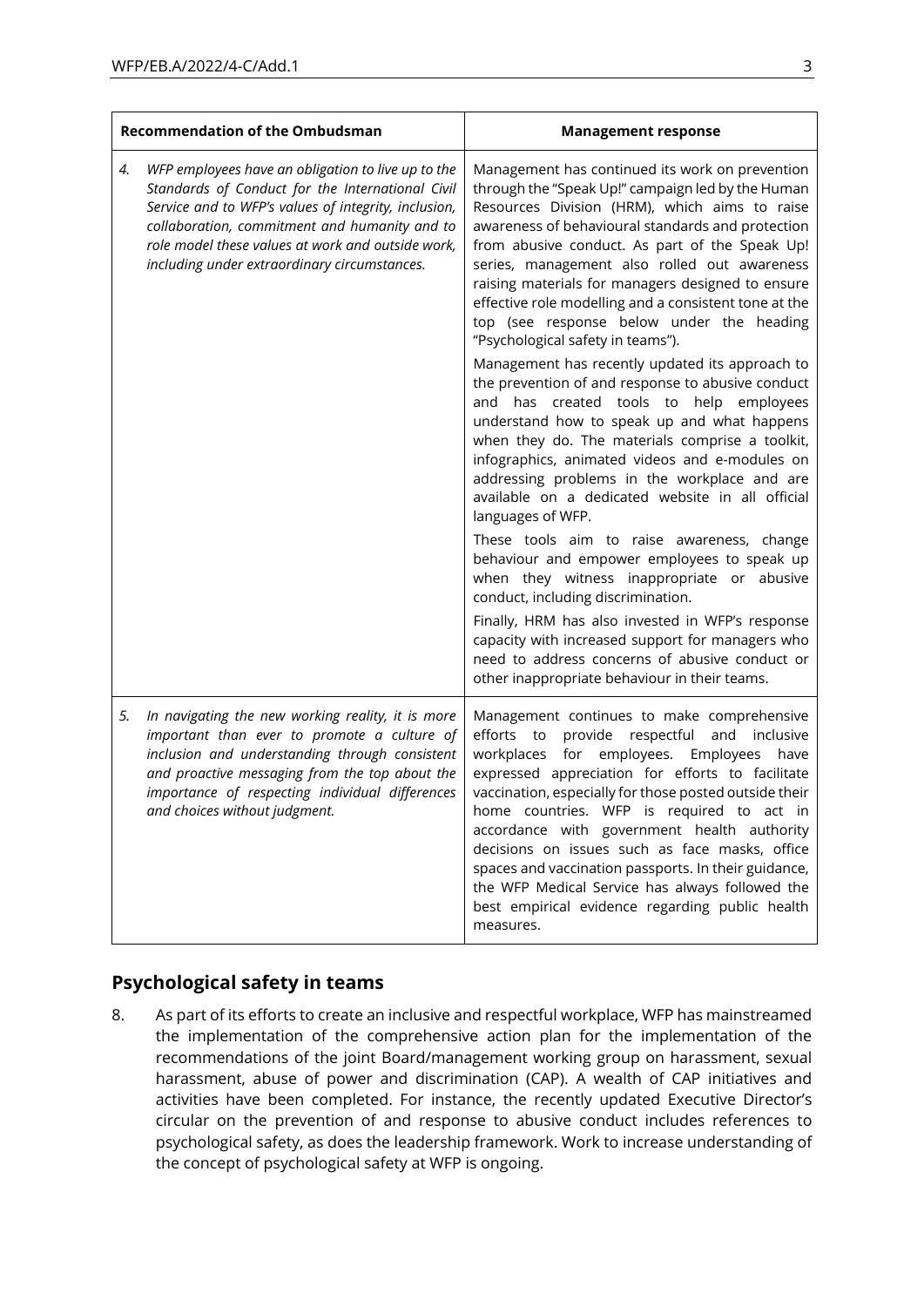| <b>Recommendation of the Ombudsman</b> |                                                                                                                                                                                                                                                                                                                                                                                                                                                                               | <b>Management response</b>                                                                                                                                                                                                                                                                                                                                                                                                                                                                                                                                                                                                                                                                                                                        |
|----------------------------------------|-------------------------------------------------------------------------------------------------------------------------------------------------------------------------------------------------------------------------------------------------------------------------------------------------------------------------------------------------------------------------------------------------------------------------------------------------------------------------------|---------------------------------------------------------------------------------------------------------------------------------------------------------------------------------------------------------------------------------------------------------------------------------------------------------------------------------------------------------------------------------------------------------------------------------------------------------------------------------------------------------------------------------------------------------------------------------------------------------------------------------------------------------------------------------------------------------------------------------------------------|
| 6.                                     | Managers should actively seek connection with<br>team members, both virtually and in the office now<br>that there are fewer moments for impromptu walk-<br>ins with supervisees and consequently the<br>threshold for contacting a manager has often<br>increased.                                                                                                                                                                                                            | Agreed.<br>Initiatives to raise awareness of psychological safety<br>have been developed with support from an external<br>organizational psychologist and take two forms: an<br>e-module available for all colleagues and mandatory<br>for staff at the P-5 level and above; and face-to-face<br>sessions that build on the e-module and seek to<br>create self awareness. The latter has already been<br>piloted in three country offices and for country<br>directors in one region. Psychometric testing of<br>"dark-side" personality traits will accompany this<br>awareness raising.<br>In addition, training programmes for country<br>directors, deputy country directors and heads of<br>field offices include guidance on psychological |
| 7.                                     | Managers should seek to foster inter- and intra-<br>team collaboration and learning by creating<br>physical and virtual spaces and methods for<br>employees to engage and exchange information<br>and ideas.                                                                                                                                                                                                                                                                  |                                                                                                                                                                                                                                                                                                                                                                                                                                                                                                                                                                                                                                                                                                                                                   |
|                                        |                                                                                                                                                                                                                                                                                                                                                                                                                                                                               | safety, as does the executive management training<br>programme.                                                                                                                                                                                                                                                                                                                                                                                                                                                                                                                                                                                                                                                                                   |
| 8.                                     | Managers should create a climate of appreciation<br>and recognition within their teams, acknowledging<br>the achievements and contributions of all<br>members and showing that their opinions matter,<br>leading by example and encouraging employees to<br>share positive feedback with each other.                                                                                                                                                                          | Managers are encouraged to recognize good work<br>in yearly performance assessments as well as<br>informally. There is a feature in the Performance<br>and Capability Enhancement tool used to assess the<br>performance of staff that allows for ongoing<br>feedback to and from all colleagues.                                                                                                                                                                                                                                                                                                                                                                                                                                                 |
| 9.                                     | In a virtual or hybrid working world, employees<br>need opportunities to connect socially in order to<br>relax and have fun together. This could take the<br>form of storytelling, quizzes, physical and virtual<br>coffees, lunches, get-togethers and if possible<br>outdoor outings. Managers should be sensitive to<br>virtual and in-person limitations on attendance<br>and schedule such activities with due consideration<br>of time zones.                           | WFP is conducting a hybrid working pilot project.<br>The project takes into account the importance of<br>connecting socially and is tracking several indicators<br>that probe issues related to flexibility and<br>collaboration (among other data points) that will<br>help to guide the future of the WFP workplace.                                                                                                                                                                                                                                                                                                                                                                                                                            |
|                                        | 10. Employees have varying expectations about what a<br>return to the office should look like. Flexibility and<br>collaboration to cater to a hybrid workplace model<br>that combines remote and on-site work will be<br>essential. Managers will need to be cognizant of<br>this transition and learn how to manage<br>expectations while displaying extra patience and<br>tolerance; and everyone will need to exert extra<br>empathy and alertness to one another's needs. |                                                                                                                                                                                                                                                                                                                                                                                                                                                                                                                                                                                                                                                                                                                                                   |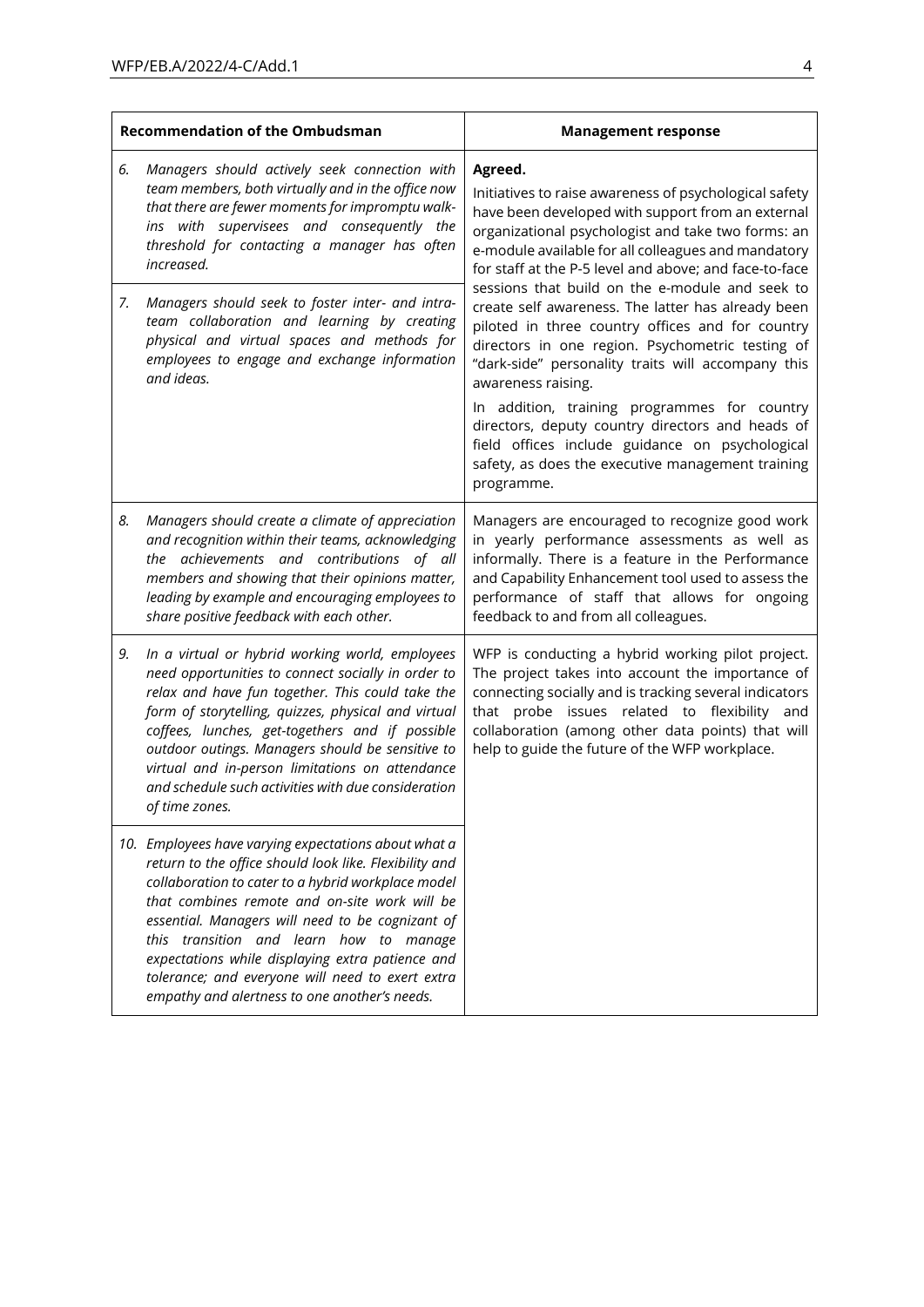## **Workforce planning: from a culture of recruitment to a culture of talent acquisition**

9. Management would welcome further discussion regarding the data that underpin the recommendation on recruitment so that the context and possible extent of the issue is fully elucidated.

| <b>Recommendation of the Ombudsman</b>                                                                                                                                                                                                                                                                                                                                                                                                   | <b>Management response</b>                                                                                                                                                                                                                                                                                                                                                                                                                                                                                                                                                                                                                                                                                                                                                                                                                                                                                                                                                                                                                                                                                                                                                                                                                                                                                 |
|------------------------------------------------------------------------------------------------------------------------------------------------------------------------------------------------------------------------------------------------------------------------------------------------------------------------------------------------------------------------------------------------------------------------------------------|------------------------------------------------------------------------------------------------------------------------------------------------------------------------------------------------------------------------------------------------------------------------------------------------------------------------------------------------------------------------------------------------------------------------------------------------------------------------------------------------------------------------------------------------------------------------------------------------------------------------------------------------------------------------------------------------------------------------------------------------------------------------------------------------------------------------------------------------------------------------------------------------------------------------------------------------------------------------------------------------------------------------------------------------------------------------------------------------------------------------------------------------------------------------------------------------------------------------------------------------------------------------------------------------------------|
| 11. To further develop a culture of talent acquisition,<br>WFP should conduct an in-depth review and<br>redesign of recruitment processes to ensure that<br>they reflect the purpose of the people policy, the<br>WFP values and the criteria of the leadership<br>framework so that WFP can better meet its present<br>and future needs.                                                                                                | Agreed.<br>Sponsored by senior leadership, a talent acquisition<br>working group was created in April 2022 to review<br>current staff recruitment processes. The focus<br>group consists of HRM talent specialists, country<br>staffing coordinators and<br>directors,<br>human<br>resources officers based in the field. The areas of<br>focus of the working group include the time it takes<br>to fill posts, the quality of selections, assessments,<br>diversity and candidate experience. The review is<br>expected to be completed in June 2022.<br>Standard candidate assessment tools are already<br>incorporated into the WFP selection processes used<br>in country offices, for international professionals<br>and the Future International Talent Pool. These<br>assessments allow technical tests with various<br>question formats and are conducted in a proctored<br>environment and reviewed anonymously by subject<br>matter experts to ensure a fair process.<br>Work on psychometric testing has commenced, and<br>a long-term agreement is being finalized with a<br>psychometric company. WFP will seek to introduce<br>these tools into its recruitment process.<br>Funding allocated to providing global training for<br>hiring managers and panel members is being<br>considered. |
| 12. WFP should train hiring managers and panel<br>members in effective assessment methods and<br>tools such as aptitude tests for assessing potential<br>and actual skill levels and WFP leadership<br>competencies. The results of these assessments<br>and tests should be compared with job<br>descriptions and well thought out job profiles,<br>particularly when selecting candidates for<br>supervisory and leadership positions. |                                                                                                                                                                                                                                                                                                                                                                                                                                                                                                                                                                                                                                                                                                                                                                                                                                                                                                                                                                                                                                                                                                                                                                                                                                                                                                            |

#### **Compliance**

10. Management recognizes the importance of governance as demonstrated by the values exercise conducted at the start of the CAP implementation. With an organization as large as WFP, it is also important to maintain clear rules, regulations and policies so that employees understand what is expected of them and to ensure consistency throughout the organization.